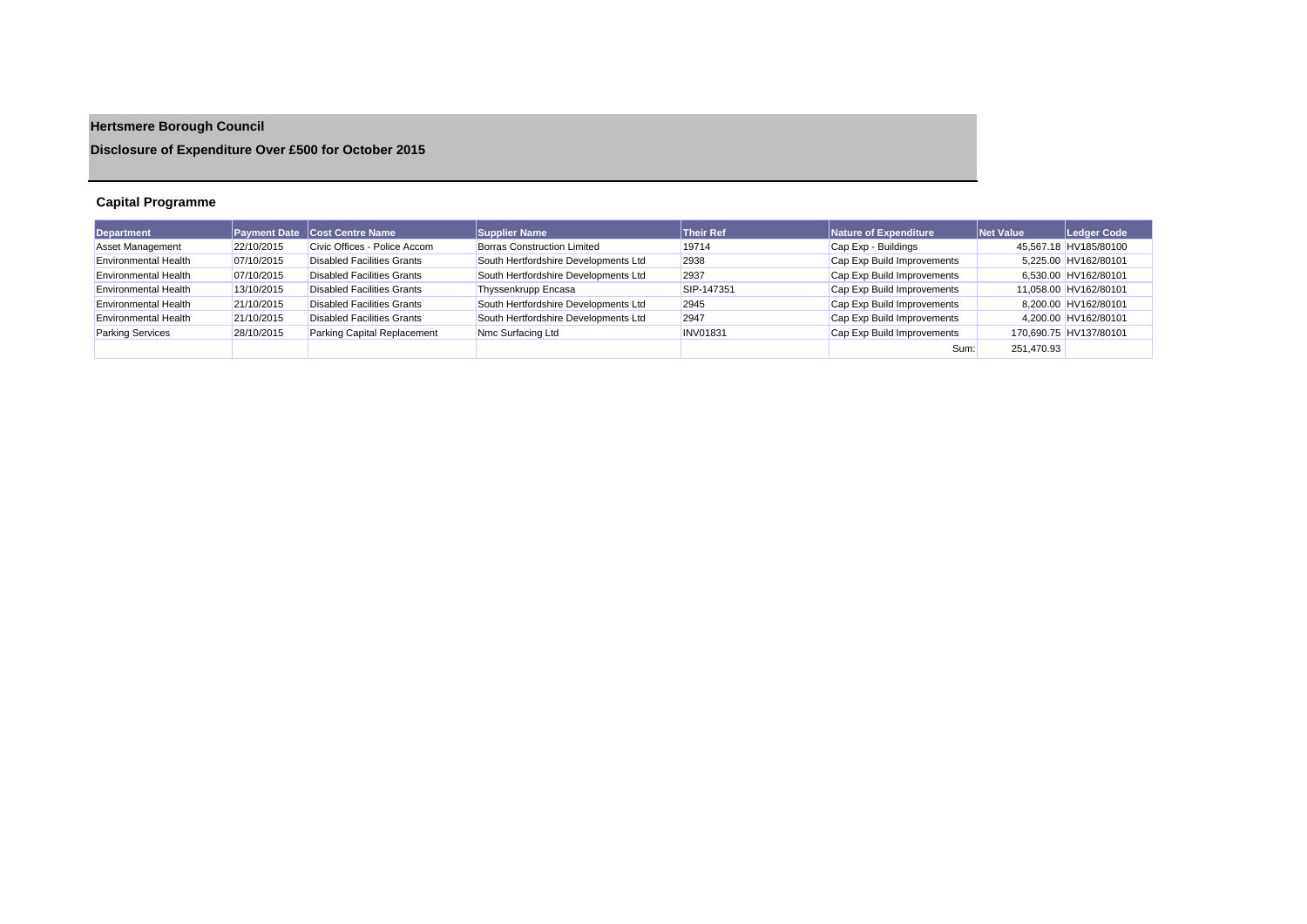## **Hertsmere Borough Council**

## **Disclosure of Expenditure Over £500 for October 2015**

#### **Revenue**

| <b>Department</b>          | <b>Payment Date</b> | <b>Cost Centre Name</b>          | <b>Supplier Name</b>                       | <b>Their Ref</b> | <b>Nature of Expenditure</b>      | <b>Net Value</b> | <b>Ledger Code</b>   |
|----------------------------|---------------------|----------------------------------|--------------------------------------------|------------------|-----------------------------------|------------------|----------------------|
| Asset Management           | 06/10/2015          | <b>Meadow Road Depot</b>         | Welding Engineers (Hertford) Ltd           | 1509125          | <b>Building Repairs</b>           |                  | 553.60 HG560/02001   |
| <b>Asset Management</b>    | 06/10/2015          | Bushey Museum - Rudolph Rd       | Welding Engineers (Hertford) Ltd           | 1509109          | <b>Building Repairs</b>           |                  | 520.13 HD121/02001   |
| Asset Management           | 06/10/2015          | Asset Management                 | Sweet & Maxwell Ltd                        | 801934103        | Pubs/News/Periodicals             |                  | 1,573.00 HB270/04308 |
| <b>Asset Management</b>    | 06/10/2015          | <b>Civic Offices</b>             | Macair Fmi Limited                         | 5970             | <b>General Repairs</b>            |                  | 2,173.57 HN700/02009 |
| <b>Asset Management</b>    | 08/10/2015          | Bushey Museum - Rudolph Rd       | L G Bland E&M Ltd                          | B0568            | <b>Building Repairs</b>           |                  | 1,400.00 HD121/02001 |
| <b>Asset Management</b>    | 08/10/2015          | <b>Civic Offices</b>             | L G Bland E&M Ltd                          | B0624            | <b>Building Repairs</b>           |                  | 537.00 HN700/02001   |
| <b>Asset Management</b>    | 08/10/2015          | <b>Commercial Properties</b>     | Tlc (Borehamwood)                          | BW2000857        | Equip + Furn Funded By Rev        |                  | 541.50 HG521/04001   |
| Asset Management           | 14/10/2015          | <b>Asset Management</b>          | William Lawrence Advertising Ltd           | 39438            | <b>Recruitment Advertising</b>    |                  | 1,876.25 HB270/01501 |
| <b>Asset Management</b>    | 08/10/2015          | <b>Asset Management</b>          | Cipfa                                      | 3111444          | <b>Professional Subscriptions</b> |                  | 1,445.00 HB270/01406 |
| <b>Asset Management</b>    | 08/10/2015          | <b>Asset Management</b>          | <b>Hays Specialist Recruitment Limited</b> | 1005839662       | Salaries - Agency                 |                  | 1,526.50 HB270/01004 |
| <b>Asset Management</b>    | 08/10/2015          | <b>Civic Offices</b>             | Welding Engineers (Hertford) Ltd           | 1509085          | <b>Building Repairs</b>           |                  | 962.50 HN700/02001   |
| <b>Asset Management</b>    | 08/10/2015          | <b>Building Maintenance Prog</b> | <b>Hertfordshire Constabulary</b>          | OP/1025574       | <b>Building Repairs</b>           |                  | 2,710.82 HD201/02001 |
| <b>Asset Management</b>    | 08/10/2015          | <b>Civic Offices</b>             | <b>Cleantec Services Ltd</b>               | 35939            | <b>Contract Cleaning</b>          |                  | 5,518.18 HN700/02603 |
| <b>Asset Management</b>    | 13/10/2015          | Development Company              | Grant Thornton Uk Llp                      | 8435554          | Legal Fees - External             |                  | 2,500.00 HG502/04415 |
| <b>Asset Management</b>    | 13/10/2015          | <b>Asset Management</b>          | Manpower Uk Ltd                            | DJ31078          | Salaries - Agency                 |                  | 1,485.09 HB270/01004 |
| Asset Management           | 13/10/2015          | <b>Civic Offices</b>             | Accordial (Uk)                             | 2456             | <b>Building Repairs</b>           |                  | 995.00 HN700/02001   |
| <b>Asset Management</b>    | 13/10/2015          | <b>Civic Offices</b>             | Total Gas & Power Limited                  | 120595007/15     | Gas                               |                  | 1.062.20 HN700/02101 |
| <b>Asset Management</b>    | 13/10/2015          | <b>Wyllyotts Art Centre</b>      | <b>Hertsmere Leisure</b>                   | OP/1029153       | Electricity                       |                  | 2,236.68 HD100/02102 |
| Asset Management           | 13/10/2015          | <b>Asset Management</b>          | Hays Specialist Recruitment Limited        | 1005859844       | Salaries - Agency                 |                  | 1,548.00 HB270/01004 |
| Asset Management           | 13/10/2015          | <b>Furzefield Centre Pool</b>    | <b>Hertsmere Leisure</b>                   | OP/1029154       | <b>Service Contracts</b>          |                  | 2.236.77 HD202/02028 |
| <b>Asset Management</b>    | 14/10/2015          | Asset Management                 | Manpower Uk Ltd                            | DJ31975          | Salaries - Agency                 |                  | 1,659.12 HB270/01004 |
| <b>Asset Management</b>    | 22/10/2015          | <b>Asset Management</b>          | <b>Hays Specialist Recruitment Limited</b> | 1005881342       | Salaries - Agency                 |                  | 1,689.50 HB270/01004 |
| <b>Asset Management</b>    | 22/10/2015          | <b>Building Maintenance Prog</b> | Ideal Response Group Limited               | 013199           | <b>Building Repairs</b>           |                  | 2,782.20 HD201/02001 |
| <b>Asset Management</b>    | 21/10/2015          | <b>Asset Management</b>          | Manpower Uk Ltd                            | DJ32597          | Salaries - Agency                 |                  | 1,436.92 HB270/01004 |
| Asset Management           | 21/10/2015          | <b>Civic Offices</b>             | <b>Connect Vending Limited</b>             | <b>INV49305</b>  | Repairs + Renewals                |                  | 540.71 HN700/04002   |
| <b>Asset Management</b>    | 22/10/2015          | <b>Civic Offices</b>             | <b>Expert Property Group</b>               | 54534            | <b>Building Repairs</b>           |                  | 876.00 HN700/02001   |
| <b>Asset Management</b>    | 22/10/2015          | <b>Building Maintenance Prog</b> | <b>Arcs Environmental Ltd</b>              | 9477             | Asbestos Removal                  |                  | 1,800.00 HD201/02051 |
| <b>Asset Management</b>    | 22/10/2015          | <b>Building Maintenance Prog</b> | <b>Arcs Environmental Ltd</b>              | 9479             | Asbestos Removal                  |                  | 1,900.00 HD201/02051 |
| <b>Asset Management</b>    | 22/10/2015          | <b>Building Maintenance Prog</b> | <b>Arcs Environmental Ltd</b>              | 9478             | Asbestos Removal                  |                  | 1,500.00 HD201/02051 |
| <b>Asset Management</b>    | 22/10/2015          | <b>Civic Offices</b>             | Npower Ltd                                 | LGUVDB23         | Electricity                       |                  | 7,935.17 HN700/02102 |
| Asset Management           | 22/10/2015          | <b>Civic Offices</b>             | Npower Ltd                                 | LGUT8P6T         | Electricity                       |                  | 8,229.51 HN700/02102 |
| <b>Asset Management</b>    | 22/10/2015          | <b>Asset Management</b>          | <b>Hays Specialist Recruitment Limited</b> | 1005900905       | Salaries - Agency                 |                  | 1,655.50 HB270/01004 |
| Asset Management           | 22/10/2015          | Garages                          | <b>Expert Property Group</b>               | 54625            | <b>Building Repairs</b>           |                  | 755.00 HK110/02001   |
| <b>Asset Management</b>    | 28/10/2015          | <b>Asset Management</b>          | Manpower Uk Ltd                            | DJ33024          | Salaries - Agency                 |                  | 1,340.59 HB270/01004 |
| <b>Asset Management</b>    | 28/10/2015          | <b>Civic Offices</b>             | Lh Plc                                     | IL014184         | <b>General Repairs</b>            |                  | 1,500.00 HN700/02009 |
| <b>Asset Management</b>    | 28/10/2015          | Bushey Museum - Rudolph Rd       | Welding Engineers (Hertford) Ltd           | 1510030          | <b>Building Repairs</b>           |                  | 870.12 HD121/02001   |
| <b>Asset Management</b>    | 28/10/2015          | <b>Balmoral Drive Depot</b>      | L G Bland E&M Ltd                          | B0672            | <b>Building Repairs</b>           |                  | 787.00 HG525/02001   |
| <b>Asset Management</b>    | 28/10/2015          | <b>Building Maintenance Prog</b> | <b>Expert Property Group</b>               | 54756            | <b>Building Repairs</b>           |                  | 750.00 HD201/02001   |
| <b>Audit And Assurance</b> | 21/10/2015          | <b>Risk Management</b>           | North Herts District Council               | 0001655728       | <b>Partnership Working</b>        |                  | 1.540.00 HN610/01001 |
| <b>Benefits</b>            | 09/10/2015          | <b>Benefits Administration</b>   | Hm Courts And Tribunal Service             | 149962           | Fees                              |                  | 525.00 HB630/04414   |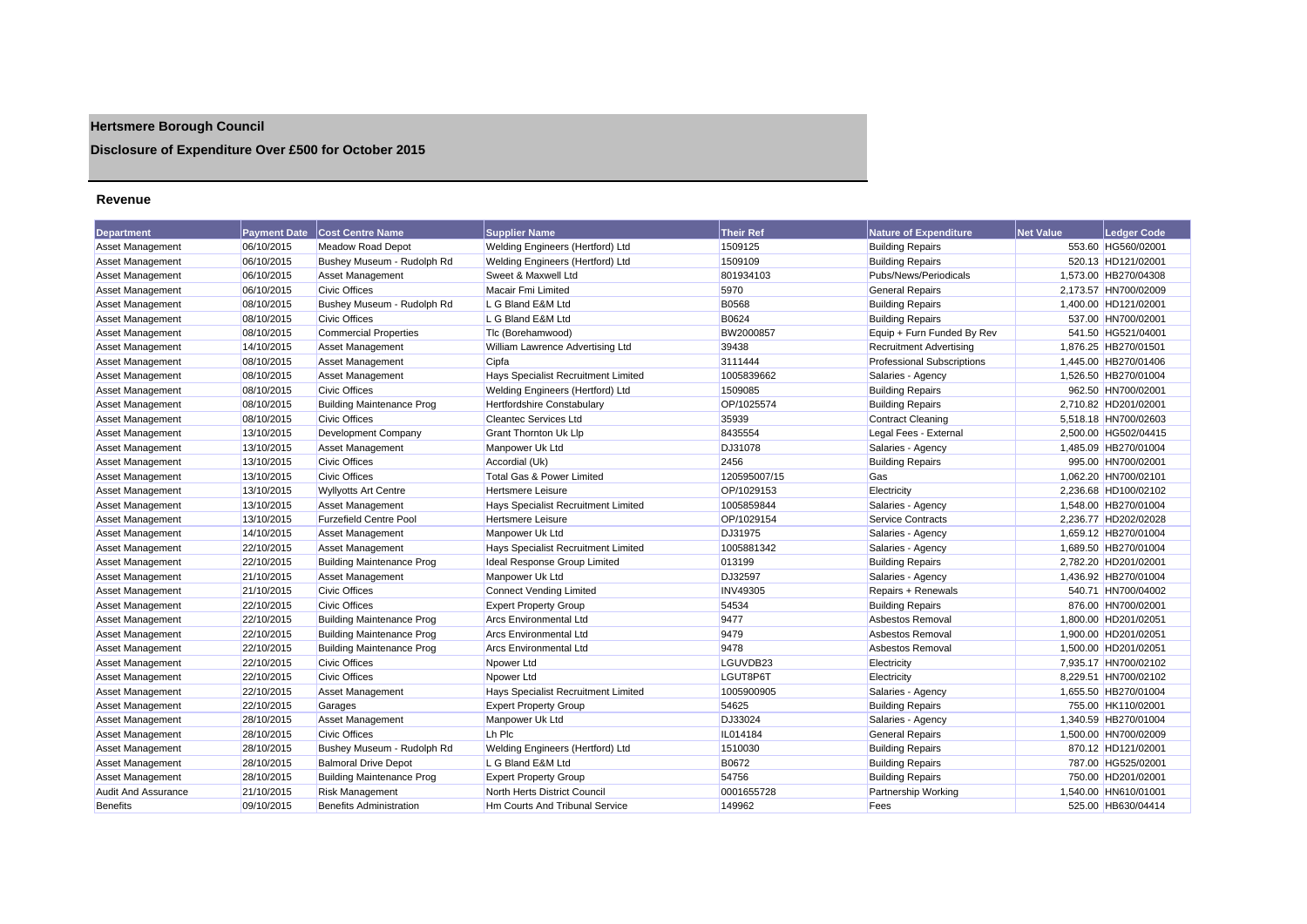| <b>Benefits</b>                 | 21/10/2015 | <b>Benefits Administration</b> | <b>Arden Cambers</b>                         | 52201             | Fees                             | 1,250.00 HB630/04414  |
|---------------------------------|------------|--------------------------------|----------------------------------------------|-------------------|----------------------------------|-----------------------|
| <b>Building Control</b>         | 13/10/2015 | <b>Building Control</b>        | Mr W E Greeves                               | H/V/366           | Fees                             | 1,082.25 HG100/04414  |
| Corporate Management            | 14/10/2015 | Corporate Management           | Ernst & Young Llp                            | GB10100092312     | <b>External Audit Fees</b>       | 18,386.00 HB220/04430 |
| Corporate Management            | 23/10/2015 | Corporate Management           | <b>Barclays Bank</b>                         | 36144204          | <b>Bank Charges</b>              | 2,845.20 HB220/04404  |
| Corporate Support               | 07/10/2015 | <b>Community Safety</b>        | Hertfordshire County Council                 | 1801674523        | Equip + Furn Funded By Rev       | 502.76 HE500/04001    |
| Corporate Support               | 07/10/2015 | Cctv                           | Stevenage Borough Council                    | 7000085748        | <b>Contractors Payments</b>      | 4,210.00 HE400/05601  |
| Corporate Support               | 07/10/2015 | Lsp Health Care                | Watford Fc'S Community, Sports And Education | 2759              | Miscellaneous Expenses           | 880.00 HE853/04940    |
| Corporate Support               | 13/10/2015 | Cctv                           | <b>British Telecom Redcare</b>               | 20022887          | Telephones- Bt Calls             | 5,914.42 HE400/04503  |
| Corporate Support               | 14/10/2015 | Cctv                           | Hertfordshire Cctv Partnerships Ltd          | 4100000090        | <b>Contractors Payments</b>      | 7,095.00 HE400/05601  |
| Corporate Support               | 14/10/2015 | <b>Community Safety</b>        | Hertfordshire Cctv Partnerships Ltd          | 4100000081        | Equip + Furn Funded By Rev       | 680.00 HE500/04001    |
| Corporate Support               | 21/10/2015 | <b>Lsp Health Care</b>         | Pro-Action                                   | PA01178           | Miscellaneous Expenses           | 2,000.00 HE853/04940  |
| Corporate Support               | 21/10/2015 | Assistance To Vol Organisation | <b>Community Action Hertsmere</b>            | 1634              | Core Funding                     | 20,000.00 HD110/04709 |
| Corporate Support               | 26/10/2015 | Assistance To Vol Organisation | <b>Community Action Hertsmere</b>            | 1635              | <b>Grants - Voluntary Bodies</b> | 3,000.00 HD110/04701  |
| Corporate Support               | 28/10/2015 | Economic Development           | Broxbourne Borough Council                   | <b>INV283628</b>  | <b>Grants Etc</b>                | 11.833.00 HG500/04951 |
| <b>Customer Services</b>        | 07/10/2015 | <b>Civic Office Keepers</b>    | Proforce 1 Security Ltd                      | <b>PF794</b>      | Salaries - Agency                | 2,022.00 HO300/01001  |
| <b>Democratic Services Unit</b> | 07/10/2015 | <b>Legal Business Unit</b>     | Venn Group Limited                           | 3107599           | Salaries - Agency                | 836.70 HN300/01004    |
| <b>Democratic Services Unit</b> | 07/10/2015 | <b>Legal Business Unit</b>     | Venn Group Limited                           | 3107600           | Salaries - Agency                | 1,031.93 HN300/01004  |
| Democratic Services Unit        | 07/10/2015 | Overview + Scrutiny Committees | <b>Govnet Communications</b>                 | 0000089332        | <b>Training External</b>         | 666.00 HB142/01403    |
| <b>Democratic Services Unit</b> | 13/10/2015 | <b>Legal Business Unit</b>     | Venn Group Limited                           | 3110020           | Salaries - Agency                | 1,031.93 HN300/01004  |
| Democratic Services Unit        | 13/10/2015 | <b>Legal Business Unit</b>     | Manpower Uk Ltd                              | DJ31078           | Salaries - Agency                | 1,012.44 HN300/01004  |
| <b>Democratic Services Unit</b> | 14/10/2015 | <b>Legal Business Unit</b>     | Venn Group Limited                           | 3089368           | Salaries - Agency                | 858.38 HN300/01004    |
| <b>Democratic Services Unit</b> | 21/10/2015 | <b>Legal Business Unit</b>     | Manpower Uk Ltd                              | DJ32597           | Salaries - Agency                | 1,323.08 HN300/01004  |
| Democratic Services Unit        | 21/10/2015 | <b>Legal Business Unit</b>     | Sellick Partnership                          | <b>INV137705</b>  | Salaries - Agency                | 615.60 HN300/01004    |
| <b>Democratic Services Unit</b> | 21/10/2015 | <b>Legal Business Unit</b>     | Sellick Partnership                          | <b>INV136255</b>  | Salaries - Agency                | 615.60 HN300/01004    |
| Democratic Services Unit        | 21/10/2015 | <b>Legal Business Unit</b>     | Venn Group Limited                           | 3112265           | Salaries - Agency                | 1,031.93 HN300/01004  |
| <b>Democratic Services Unit</b> | 21/10/2015 | <b>Legal Business Unit</b>     | <b>Sellick Partnership</b>                   | <b>INV138525</b>  | Salaries - Agency                | 646.20 HN300/01004    |
| <b>Democratic Services Unit</b> | 28/10/2015 | <b>Legal Business Unit</b>     | Manpower Uk Ltd                              | DJ33024           | Salaries - Agency                | 747.83 HN300/01004    |
| <b>Democratic Services Unit</b> | 28/10/2015 | <b>Legal Business Unit</b>     | Venn Group Limited                           | 3114418           | Salaries - Agency                | 822.76 HN300/01004    |
| <b>Development Control</b>      | 07/10/2015 | Development Management         | Macdonald & Company                          | 0000062247        | Salaries - Agency                | 5,585.25 HG200/01004  |
| <b>Development Control</b>      | 07/10/2015 | Development Management         | Macdonald & Company                          | 0000062246        | Salaries - Agency                | 555.75 HG200/01004    |
| <b>Development Control</b>      | 07/10/2015 | Development Management         | <b>Randstad Cpe Limited</b>                  | <b>PINF733097</b> | Salaries - Agency                | 1,215.00 HG200/01004  |
| Development Control             | 14/10/2015 | Development Management         | University Of Westminster                    | 15743396-001      | <b>Training External</b>         | 2,900.00 HG200/01403  |
| <b>Development Control</b>      | 13/10/2015 | Development Management         | Manpower Uk Ltd                              | DJ31078           | Salaries - Agency                | 907.54 HG200/01004    |
| <b>Development Control</b>      | 14/10/2015 | Development Management         | William Lawrence Advertising Ltd             | 39437             | Advertising                      | 3,329.06 HG200/04901  |
| <b>Development Control</b>      | 14/10/2015 | Development Management         | Manpower Uk Ltd                              | DJ31975           | Salaries - Agency                | 911.29 HG200/01004    |
| <b>Development Control</b>      | 21/10/2015 | Development Management         | Manpower Uk Ltd                              | DJ32597           | Salaries - Agency                | 909.09 HG200/01004    |
| <b>Development Control</b>      | 21/10/2015 | Development Management         | Macdonald & Company                          | 0000062503        | Salaries - Agency                | 4,680.00 HG200/01004  |
| <b>Development Control</b>      | 21/10/2015 | Development Management         | Macdonald & Company                          | 0000062505        | Salaries - Agency                | 1,212.75 HG200/01004  |
| Development Control             | 21/10/2015 | Development Management         | Macdonald & Company                          | 0000062504        | Salaries - Agency                | 1,118.52 HG200/01004  |
| <b>Development Control</b>      | 21/10/2015 | Development Management         | Macdonald & Company                          | 0000062390        | Salaries - Agency                | 866.19 HG200/01004    |
| <b>Development Control</b>      | 21/10/2015 | Development Management         | Macdonald & Company                          | 0000062391        | Salaries - Agency                | 1,188.00 HG200/01004  |
| <b>Development Control</b>      | 26/10/2015 | Development Management         | Randstad Cpe Limited                         | <b>PINF726889</b> | Salaries - Agency                | 1,190.10 HG200/01004  |
| <b>Development Control</b>      | 26/10/2015 | Development Management         | Randstad Cpe Limited                         | <b>PINF742611</b> | Salaries - Agency                | 1,119.90 HG200/01004  |
| <b>Development Control</b>      | 26/10/2015 | Development Management         | Randstad Cpe Limited                         | <b>PINF730615</b> | Salaries - Agency                | 1,200.00 HG200/01004  |
| <b>Development Control</b>      | 26/10/2015 | Development Management         | Macdonald & Company                          | 0000062637        | Salaries - Agency                | 1,229.25 HG200/01004  |
| Development Control             | 26/10/2015 | Development Management         | Macdonald & Company                          | 0000062635        | Salaries - Agency                | 1,521.39 HG200/01004  |
| <b>Planning Policy</b>          | 26/10/2015 | Planning Improvement Project   | Anne Jagger                                  | 16537             | Salaries - Agency                | 941.73 HG210/01004    |
| <b>Planning Policy</b>          | 26/10/2015 | Planning Improvement Project   | Anne Jagger                                  | 16495             | Salaries - Agency                | 598.98 HG210/01004    |
| <b>Development Control</b>      | 28/10/2015 | Development Management         | Manpower Uk Ltd                              | DJ33024           | Salaries - Agency                | 896.53 HG200/01004    |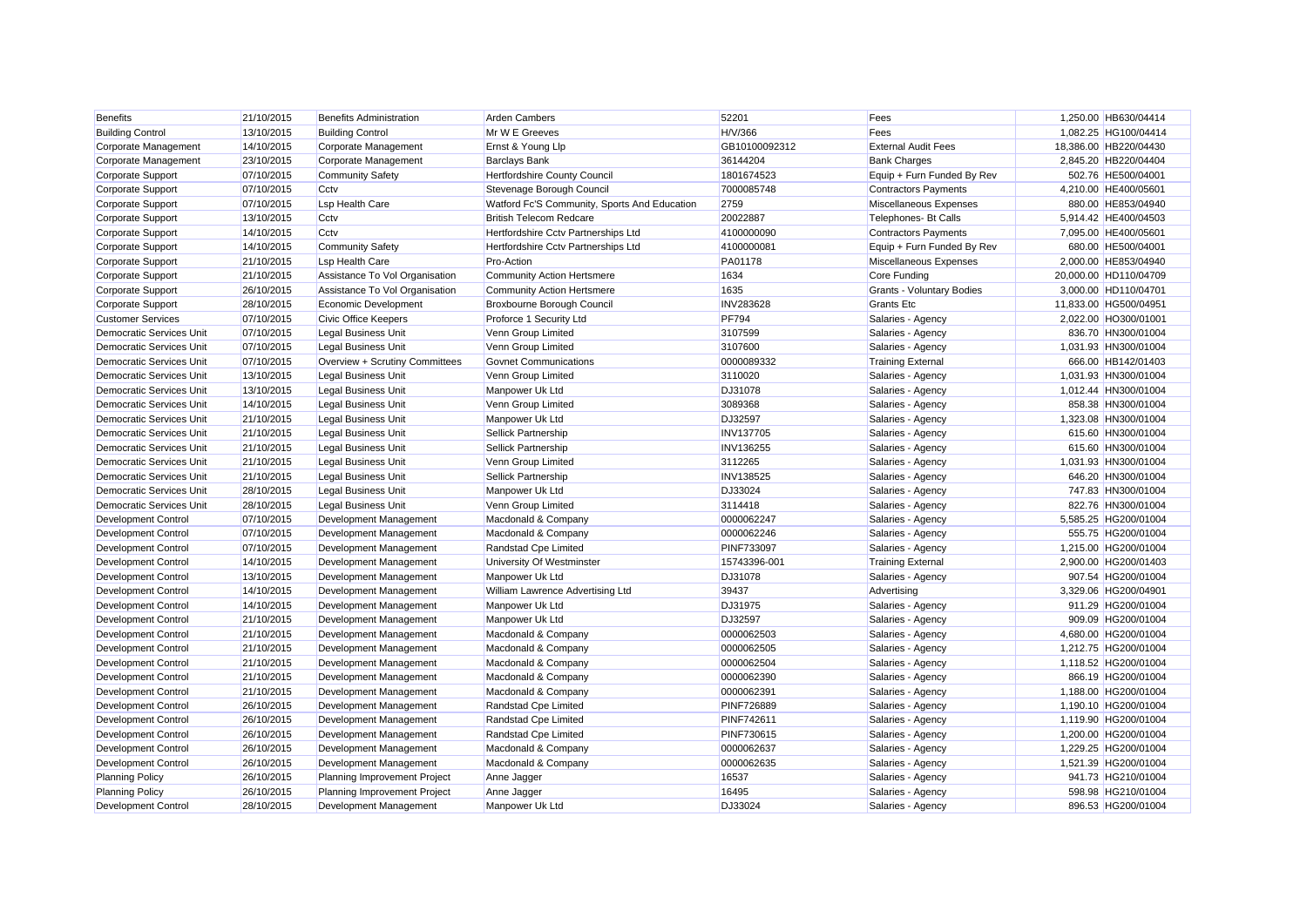| Development Control          | 28/10/2015 | Development Management              | Randstad Cpe Limited                     | <b>PINF745921</b> | Salaries - Agency              | 1,245.00 HG200/01004   |
|------------------------------|------------|-------------------------------------|------------------------------------------|-------------------|--------------------------------|------------------------|
| <b>Drainage Services</b>     | 26/10/2015 | <b>Engineering Services Unit</b>    | <b>Go Plant Ltd</b>                      | 0000482806        | Vehicle Maintenance + Repairs  | 1,187.36 HE620/03001   |
| <b>Drainage Services</b>     | 26/10/2015 | <b>Drainage Consultancy</b>         | Drains Ltd T/A Direct Drain Services     | 1107329           | <b>Contractors Payments</b>    | 1,275.00 HE640/05601   |
| <b>Drainage Services</b>     | 26/10/2015 | <b>Engineering Services Unit</b>    | Radiodetection Limited                   | CD970280067       | Repairs + Renewals             | 511.50 HE620/04002     |
| Elections                    | 07/10/2015 | <b>Electoral Registration Costs</b> | <b>Halarose Ltd</b>                      | 9332              | Software Licences              | 7,362.14 HB810/04555   |
| Elections                    | 13/10/2015 | <b>Electoral Registration Costs</b> | <b>Royal Mail</b>                        | 9050660501        | Canvass                        | 1,163.28 HB810/01801   |
| Elections                    | 13/10/2015 | <b>Electoral Registration Costs</b> | <b>Royal Mail</b>                        | 9050604533        | Canvass                        | 742.33 HB810/01801     |
| Elections                    | 26/10/2015 | <b>Electoral Registration Costs</b> | <b>Electoral Reform Services</b>         | ERSLA1502664      | <b>Canvass Printing</b>        | 7,844.68 HB810/04313   |
| Elections                    | 28/10/2015 | <b>Electoral Registration Costs</b> | <b>Electoral Reform Services</b>         | ERSLA1502711      | <b>Canvass Printing</b>        | 1,637.32 HB810/04313   |
| <b>Environmental Health</b>  | 07/10/2015 | Vehicle Licencing                   | Disclosure & Barring Services            | 991918            | Fees                           | 1,276.00 HE800/04414   |
| <b>Environmental Health</b>  | 14/10/2015 | <b>Environmental Health</b>         | Manpower Uk Ltd                          | DJ31975           | Salaries - Agency              | 2,045.20 HF700/01004   |
| <b>Environmental Health</b>  | 21/10/2015 | <b>Environmental Health</b>         | Manpower Uk Ltd                          | DJ32597           | Salaries - Agency              | 2,162.56 HF700/01004   |
| <b>Environmental Health</b>  | 21/10/2015 | <b>Emergency Planning</b>           | Hertfordshire County Council             | 1801770671        | Salaries - Agency              | 14,250.00 HB900/01001  |
| <b>Environmental Health</b>  | 28/10/2015 | <b>Environmental Health</b>         | Manpower Uk Ltd                          | DJ33024           | Salaries - Agency              | 1,528.45 HF700/01004   |
| Finance                      | 07/10/2015 | Accountancy + Financial Servs       | Hays Specialist Recruitment Limited      | 1005860053        | Salaries - Agency              | 1,280.20 HN100/01004   |
| Finance                      | 07/10/2015 | Revenues + Benefits Unit            | Morgan Hunt Uk Limited                   | 850851            | Salaries - Agency              | 1,080.00 HN150/01004   |
| Finance                      | 07/10/2015 | Accountancy + Financial Servs       | Advanced Business Solutions (Coa)        | ARBK/99035948     | Software Licences              | 2,955.00 HN100/04555   |
| Finance                      | 07/10/2015 | Revenues + Benefits Unit            | Morgan Hunt Uk Limited                   | 850850            | Salaries - Agency              | 1,463.00 HN150/01004   |
| Finance                      | 07/10/2015 | Accountancy + Financial Servs       | Civica Uk Limited                        | C/IC137554        | Software Licences              | 16,836.00 HN100/04555  |
| Finance                      | 14/10/2015 | Accountancy + Financial Servs       | William Lawrence Advertising Ltd         | 39440             | <b>Recruitment Advertising</b> | 2,200.00 HN100/01501   |
| Finance                      | 13/10/2015 | Revenues + Benefits Unit            | Morgan Hunt Uk Limited                   | 852481            | Salaries - Agency              | 1,080.00 HN150/01004   |
| Finance                      | 13/10/2015 | Revenues + Benefits Unit            | Morgan Hunt Uk Limited                   | 852480            | Salaries - Agency              | 1,463.00 HN150/01004   |
| Finance                      | 13/10/2015 | Revenues + Benefits Unit            | Manpower Uk Ltd                          | DJ31078           | Salaries - Agency              | 5,936.88 HN150/01004   |
| Finance                      | 14/10/2015 | Revenues + Benefits Unit            | Manpower Uk Ltd                          | DJ31975           | Salaries - Agency              | 3,214.02 HN150/01004   |
| Finance                      | 21/10/2015 | Revenues + Benefits Unit            | Morgan Hunt Uk Limited                   | 854115            | Salaries - Agency              | 1,080.00 HN150/01004   |
| Finance                      | 21/10/2015 | Revenues + Benefits Unit            | Morgan Hunt Uk Limited                   | 854114            | Salaries - Agency              | 1,463.00 HN150/01004   |
| Finance                      | 21/10/2015 | Revenues + Benefits Unit            | Manpower Uk Ltd                          | DJ32597           | Salaries - Agency              | 3,513.50 HN150/01004   |
| Finance                      | 21/10/2015 | Revenues + Benefits Unit            | Badenoch & Clark                         | 4716253           | Salaries - Agency              | 578.25 HN150/01004     |
| Finance                      | 21/10/2015 | Revenues + Benefits Unit            | Inform Cpi Ltd                           | AL48484           | Equip + Furn Funded By Rev     | 1,125.00 HN150/04001   |
| Finance                      | 21/10/2015 | Revenues + Benefits Unit            | Inform Cpi Ltd                           | AL48525           | Equip + Furn Funded By Rev     | 550.00 HN150/04001     |
| Finance                      | 21/10/2015 | Revenues + Benefits Unit            | Wilks Head & Eve Llp                     | 41983             | Equip + Furn Funded By Rev     | 2,000.00 HN150/04001   |
| Finance                      | 21/10/2015 | Revenues + Benefits Unit            | Badenoch & Clark                         | 4718836           | Salaries - Agency              | 591.10 HN150/01004     |
| Finance                      | 21/10/2015 | Revenues + Benefits Unit            | Badenoch & Clark                         | 4721153           | Salaries - Agency              | 591.10 HN150/01004     |
| Finance                      | 21/10/2015 | Revenues + Benefits Unit            | Badenoch & Clark                         | 4713582           | Salaries - Agency              | 591.10 HN150/01004     |
| Finance                      | 26/10/2015 | Revenues + Benefits Unit            | Morgan Hunt Uk Limited                   | 855783            | Salaries - Agency              | 1,463.00 HN150/01004   |
| Finance                      | 26/10/2015 | Revenues + Benefits Unit            | Morgan Hunt Uk Limited                   | 855784            | Salaries - Agency              | 1,080.00 HN150/01004   |
| Finance                      | 28/10/2015 | Revenues + Benefits Unit            | Manpower Uk Ltd                          | DJ33024           | Salaries - Agency              | 4,428.73 HN150/01004   |
| Finance                      | 28/10/2015 | Revenues + Benefits Unit            | Badenoch & Clark                         | 4723698           | Salaries - Agency              | 591.10 HN150/01004     |
| <b>General Expenses</b>      | 07/10/2015 | <b>General Expenses</b>             | Firstcare                                | 5210              | Medical                        | 833.33 HB100/01414     |
| <b>General Expenses</b>      | 14/10/2015 | <b>General Expenses</b>             | <b>Care First</b>                        | CAF0000028731     | Medical                        | 2,518.74 HB100/01414   |
| <b>General Expenses</b>      | 13/10/2015 | <b>General Expenses</b>             | Zurich Municipal                         | 19696             | Insurance Misc                 | 500.00 HB100/04910     |
| <b>General Expenses</b>      | 13/10/2015 | <b>General Expenses</b>             | Zurich Municipal                         | 19H072            | <b>Insurance Misc</b>          | 127,121.20 HB100/04910 |
| <b>General Expenses</b>      | 13/10/2015 | <b>General Expenses</b>             | Aldenham Parish Council                  | 5379              | Miscellaneous Expenses         | 38,000.00 HB100/04940  |
| <b>General Expenses</b>      | 21/10/2015 | <b>General Expenses</b>             | <b>Hfx Limited</b>                       | 25573             | <b>Security Services</b>       | 1,548.23 HB100/04440   |
| <b>General Expenses</b>      | 21/10/2015 | <b>General Expenses</b>             | <b>Health In Work</b>                    | HBC 0809/15       | Medical                        | 1,003.40 HB100/01414   |
| <b>Highway Related Items</b> | 14/10/2015 | <b>Street Name Plates</b>           | Auckland Manufacturing Ltd T/A Pgm Signs | 14396             | <b>Contractors Payments</b>    | 1,952.02 HH700/05601   |
|                              | 14/10/2015 | <b>Street Name Plates</b>           |                                          | 14479             |                                | 1,797.20 HH700/05601   |
| <b>Highway Related Items</b> |            |                                     | Auckland Manufacturing Ltd T/A Pgm Signs | 1005839864        | <b>Contractors Payments</b>    |                        |
| Housing                      | 07/10/2015 | <b>Housing Services</b>             | Hays Specialist Recruitment Limited      |                   | Salaries - Agency              | 964.16 HJ100/01004     |
| Housing                      | 21/10/2015 | Homelessness                        | <b>Emergency Accommodation Ltd</b>       | 9/4215            | Bed + Breakfast                | 1.140.00 HJ700/04725   |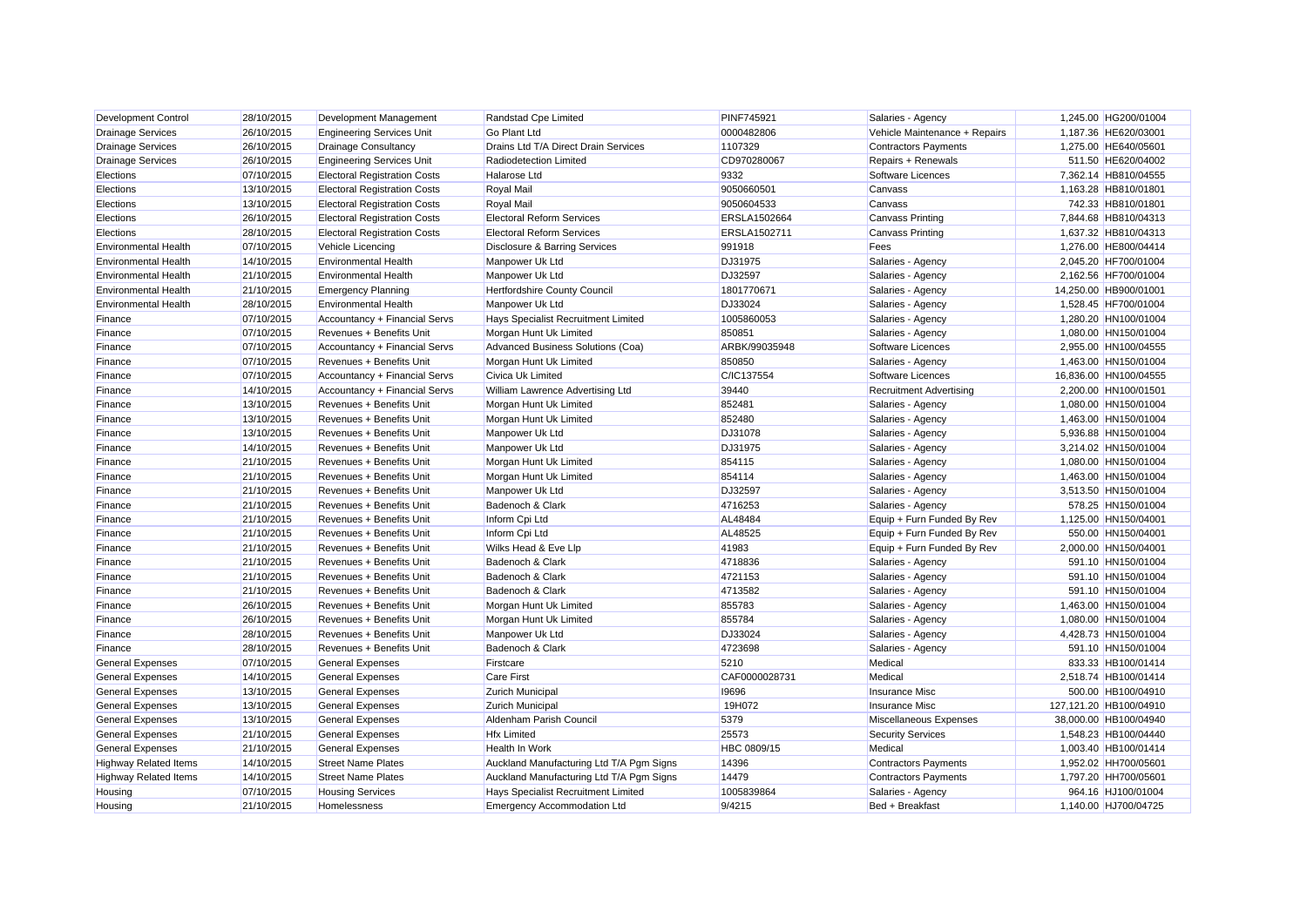| Housing | 21/10/2015 | Homelessness            | <b>Emergency Accommodation Ltd</b>  | 9/4222        | Bed + Breakfast   | 1,380.00 HJ700/04725 |
|---------|------------|-------------------------|-------------------------------------|---------------|-------------------|----------------------|
| Housing | 21/10/2015 | Homelessness            | <b>Emergency Accommodation Ltd</b>  | 9/4244        | Bed + Breakfast   | 1,380.00 HJ700/04725 |
| Housing | 21/10/2015 | Homelessness            | <b>Emergency Accommodation Ltd</b>  | 9/4269        | Bed + Breakfast   | 1,140.00 HJ700/04725 |
| Housing | 21/10/2015 | Homelessness            | <b>Emergency Accommodation Ltd</b>  | 9/4279        | Bed + Breakfast   | 1,380.00 HJ700/04725 |
| Housing | 21/10/2015 | Homelessness            | <b>Emergency Accommodation Ltd</b>  | 9/4280        | Bed + Breakfast   | 1,080.00 HJ700/04725 |
| Housing | 21/10/2015 | Homelessness            | <b>Emergency Accommodation Ltd</b>  | 9/4281        | Bed + Breakfast   | 1,380.00 HJ700/04725 |
| Housing | 21/10/2015 | <b>Homelessness</b>     | <b>Emergency Accommodation Ltd</b>  | 9/4282        | Bed + Breakfast   | 1,380.00 HJ700/04725 |
| Housing | 21/10/2015 | Homelessness            | <b>Emergency Accommodation Ltd</b>  | 9/4283        | Bed + Breakfast   | 1,380.00 HJ700/04725 |
| Housing | 21/10/2015 | Homelessness            | <b>Emergency Accommodation Ltd</b>  | 9/4284        | Bed + Breakfast   | 1,380.00 HJ700/04725 |
| Housing | 21/10/2015 | Homelessness            | <b>Emergency Accommodation Ltd</b>  | 9/4298        | Bed + Breakfast   | 1,650.00 HJ700/04725 |
| Housing | 21/10/2015 | Homelessness            | <b>Emergency Accommodation Ltd</b>  | 9/4319        | Bed + Breakfast   | 1,650.00 HJ700/04725 |
| Housing | 21/10/2015 | Homelessness            | <b>Emergency Accommodation Ltd</b>  | 9/4328        | Bed + Breakfast   | 1,380.00 HJ700/04725 |
| Housing | 21/10/2015 | Homelessness            | <b>Emergency Accommodation Ltd</b>  | 9/4329        | Bed + Breakfast   | 1,380.00 HJ700/04725 |
| Housing | 21/10/2015 | Homelessness            | <b>Emergency Accommodation Ltd</b>  | 9/4331        | Bed + Breakfast   | 952.00 HJ700/04725   |
| Housing | 21/10/2015 | Homelessness            | <b>Emergency Accommodation Ltd</b>  | 9/4333        | Bed + Breakfast   | 836.00 HJ700/04725   |
| Housing | 21/10/2015 | Homelessness            | Parse Security Systems              | 144           | Bed + Breakfast   | 9,000.00 HJ700/04725 |
| Housing | 07/10/2015 | <b>Housing Services</b> | Hays Specialist Recruitment Limited | 1005863938    | Salaries - Agency | 751.70 HJ100/01004   |
| Housing | 21/10/2015 | Homelessness            | Shiraz Jivraj                       | 1077          | Bed + Breakfast   | 6,750.00 HJ700/04725 |
| Housing | 21/10/2015 | Homelessness            | Assetgrove Lettings Ltd             | 30523         | Bed + Breakfast   | 1,650.00 HJ700/04725 |
| Housing | 21/10/2015 | Homelessness            | Assetgrove Lettings Ltd             | 30524         | Bed + Breakfast   | 570.00 HJ700/04725   |
| Housing | 21/10/2015 | Homelessness            | Assetgrove Lettings Ltd             | 30525         | Bed + Breakfast   | 840.00 HJ700/04725   |
| Housing | 21/10/2015 | Homelessness            | Shiraz Jivraj                       | 1064          | Bed + Breakfast   | 6,975.00 HJ700/04725 |
| Housing | 21/10/2015 | Homelessness            | Stef And Philips                    | <b>HBC048</b> | Bed + Breakfast   | 8,400.00 HJ700/04725 |
| Housing | 21/10/2015 | Homelessness            | <b>Stef And Philips</b>             | <b>HBC044</b> | Bed + Breakfast   | 1,050.00 HJ700/04725 |
| Housing | 21/10/2015 | Homelessness            | <b>Stef And Philips</b>             | <b>HBC047</b> | Bed + Breakfast   | 6,300.00 HJ700/04725 |
| Housing | 21/10/2015 | Homelessness            | <b>Stef And Philips</b>             | <b>HBC049</b> | Bed + Breakfast   | 750.00 HJ700/04725   |
| Housing | 21/10/2015 | Homelessness            | <b>Stef And Philips</b>             | <b>HBC046</b> | Bed + Breakfast   | 1,500.00 HJ700/04725 |
| Housing | 21/10/2015 | <b>Homelessness</b>     | Civic Lodge Hotel                   | 2442          | Bed + Breakfast   | 1.800.00 HJ700/04725 |
| Housing | 21/10/2015 | Homelessness            | Civic Lodge Hotel                   | 2449          | Bed + Breakfast   | 1,350.00 HJ700/04725 |
| Housing | 21/10/2015 | Homelessness            | Civic Lodge Hotel                   | 2443          | Bed + Breakfast   | 1,800.00 HJ700/04725 |
| Housing | 21/10/2015 | Homelessness            | Civic Lodge Hotel                   | 2438          | Bed + Breakfast   | 1,650.00 HJ700/04725 |
| Housing | 21/10/2015 | Homelessness            | Civic Lodge Hotel                   | 2444          | Bed + Breakfast   | 1,350.00 HJ700/04725 |
| Housing | 21/10/2015 | Homelessness            | Civic Lodge Hotel                   | 2440          | Bed + Breakfast   | 1,650.00 HJ700/04725 |
| Housing | 21/10/2015 | Homelessness            | Civic Lodge Hotel                   | 2445          | Bed + Breakfast   | 1,200.00 HJ700/04725 |
| Housing | 21/10/2015 | Homelessness            | Civic Lodge Hotel                   | 2441          | Bed + Breakfast   | 1,650.00 HJ700/04725 |
| Housing | 21/10/2015 | Homelessness            | Civic Lodge Hotel                   | 2439          | Bed + Breakfast   | 935.00 HJ700/04725   |
| Housing | 21/10/2015 | Homelessness            | Civic Lodge Hotel                   | 2446          | Bed + Breakfast   | 770.00 HJ700/04725   |
| Housing | 21/10/2015 | Homelessness            | Civic Lodge Hotel                   | 2447          | Bed + Breakfast   | 1,540.00 HJ700/04725 |
| Housing | 14/10/2015 | Homelessness            | <b>Herts Young Homeless</b>         | 580.003-16    | Bed + Breakfast   | 6,900.00 HJ700/04725 |
| Housing | 21/10/2015 | Homelessness            | Altwood Housing                     | 2131          | Bed + Breakfast   | 900.00 HJ700/04725   |
| Housing | 21/10/2015 | Homelessness            | Altwood Housing                     | 2131/3        | Bed + Breakfast   | 600.00 HJ700/04725   |
| Housing | 21/10/2015 | <b>Homelessness</b>     | Altwood Housing                     | 2131/4        | Bed + Breakfast   | 1,287.00 HJ700/04725 |
| Housing | 21/10/2015 | Homelessness            | Altwood Housing                     | 2131/7        | Bed + Breakfast   | 720.00 HJ700/04725   |
| Housing | 21/10/2015 | Homelessness            | Altwood Housing                     | 2131/10       | Bed + Breakfast   | 900.00 HJ700/04725   |
| Housing | 21/10/2015 | Homelessness            | Altwood Housing                     | 2131/11       | Bed + Breakfast   | 696.00 HJ700/04725   |
| Housing | 21/10/2015 | Homelessness            | Altwood Housing                     | 2131/12       | Bed + Breakfast   | 900.00 HJ700/04725   |
| Housing | 21/10/2015 | <b>Housing Services</b> | Hays Specialist Recruitment Limited | 1005881477    | Salaries - Agency | 778.46 HJ100/01004   |
| Housing | 21/10/2015 | <b>Housing Services</b> | Hays Specialist Recruitment Limited | 1005900989    | Salaries - Agency | 813.88 HJ100/01004   |
| Housing | 28/10/2015 | <b>Housing Services</b> | Hays Specialist Recruitment Limited | 1005923840    | Salaries - Agency | 898.47 HJ100/01004   |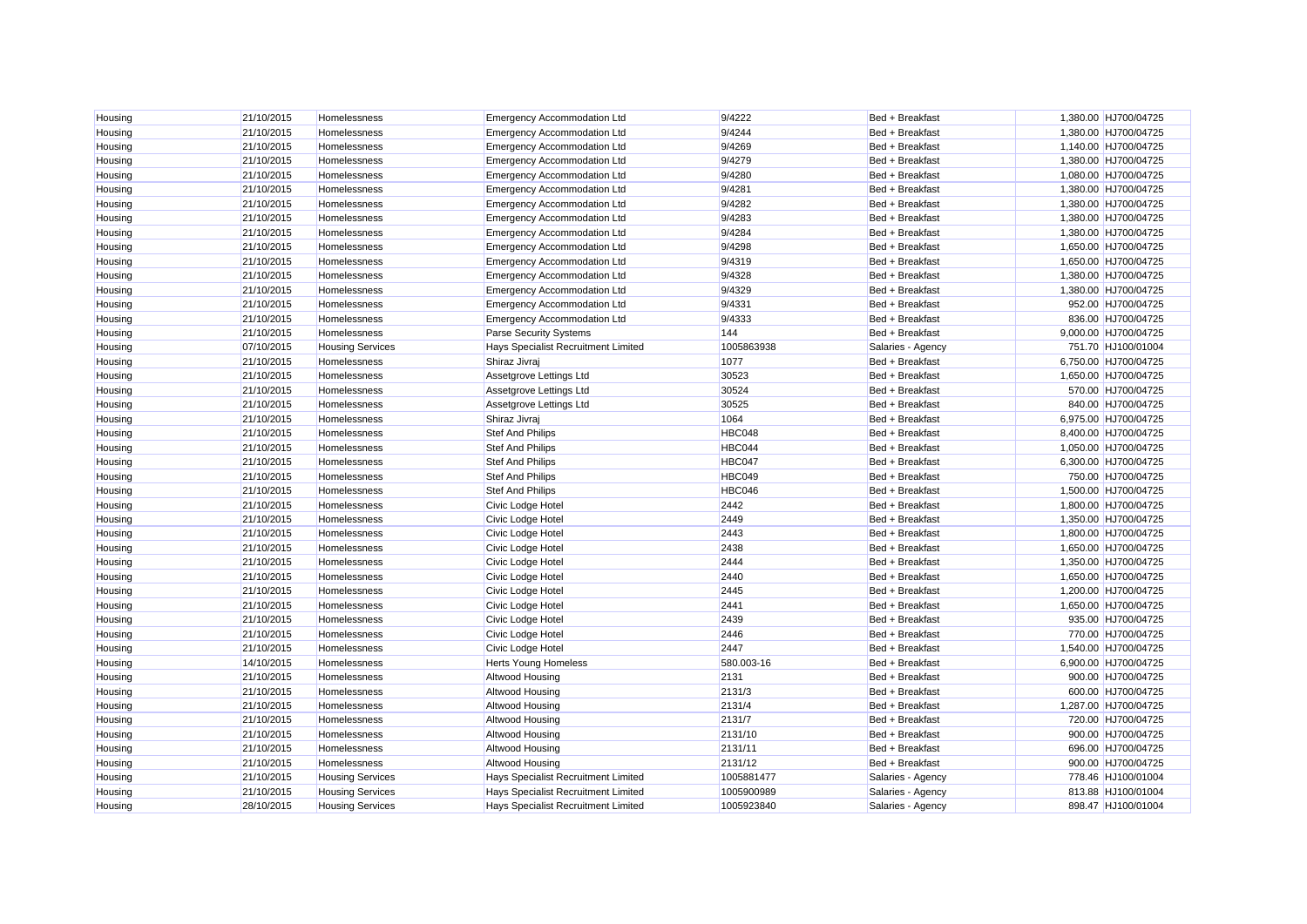| Hr Operations                    | 14/10/2015 | <b>Strategic Training</b>           | Learning Pool Limited                       | 010785             | <b>Training External</b>      | 6,625.00 HB210/01403  |
|----------------------------------|------------|-------------------------------------|---------------------------------------------|--------------------|-------------------------------|-----------------------|
| <b>Hr Operations</b>             | 14/10/2015 | <b>Strategic Training</b>           | The Garnett Foundation                      | 3657               | <b>Training External</b>      | 2,440.00 HB210/01403  |
| <b>Hr Operations</b>             | 21/10/2015 | <b>Strategic Training</b>           | <b>Business In The Community</b>            | SIN049603          | <b>Training External</b>      | 985.50 HB210/01403    |
| Human Resources                  | 26/10/2015 | Health + Safety                     | St John Ambulance                           | 1500171885         | <b>Training External</b>      | 615.00 HE820/01403    |
| <b>Human Resources</b>           | 28/10/2015 | <b>Human Resources</b>              | Hertfordshire County Council                | 1801787318         | Salaries - Agency             | 4,185.00 HN500/01001  |
| <b>Information Services Unit</b> | 07/10/2015 | <b>Information Digital Services</b> | Spink Telecom                               | 1355               | <b>Consultants Fees</b>       | 6,125.00 HN200/05600  |
| <b>Information Services Unit</b> | 07/10/2015 | Information Digital Services        | Civica                                      | C/RB136127         | <b>Training External</b>      | 2.310.00 HN200/01403  |
| <b>Information Services Unit</b> | 14/10/2015 | <b>Information Digital Services</b> | J Brand Ltd                                 | 23187              | Internet + It Security        | 790.00 HN200/04538    |
| <b>Information Services Unit</b> | 13/10/2015 | Civic Office Telephones             | Internal Systems Limited                    | 14076              | Internet + It Security        | 600.00 HN210/04538    |
| <b>Information Services Unit</b> | 14/10/2015 | <b>Civic Office Telephones</b>      | Ee Limited (Orange)                         | 125505983          | Equip + Furn Funded By Rev    | 2,499.00 HN210/04001  |
| <b>Information Services Unit</b> | 21/10/2015 | <b>Civic Office Telephones</b>      | Daisy Communications Ltd                    | 5212958            | Telephones- Bt Equipment      | 781.47 HN210/04504    |
| <b>Local Land Charges</b>        | 26/10/2015 | <b>Land Charges</b>                 | North Herts District Council                | 0001655800         | Partnership Working           | 1,221.37 HC100/01001  |
| <b>Local Land Charges</b>        | 28/10/2015 | <b>Land Charges</b>                 | Hertfordshire County Council                | 1801787407         | <b>Hcc Searches</b>           | 1,732.00 HC100/04624  |
| Parking                          | 07/10/2015 | <b>Parking Services</b>             | Patrol                                      | 5953               | National Parking Adjudication | 899.80 HH800/04064    |
| Parking                          | 13/10/2015 | <b>Parking Services</b>             | Manpower Uk Ltd                             | <b>DJ31078</b>     | Salaries - Agency             | 609.94 HH800/01004    |
| Parking                          | 14/10/2015 | <b>Parking Services</b>             | Manpower Uk Ltd                             | <b>DJ31975</b>     | Salaries - Agency             | 531.79 HH800/01004    |
| Parking                          | 26/10/2015 | Cpz Design + Implementation         | William Lawrence Advertising Ltd            | 39439              | Advertising                   | 856.75 HH810/04901    |
| Parking                          | 28/10/2015 | <b>Parking Services</b>             | Manpower Uk Ltd                             | DJ33024            | Salaries - Agency             | 531.79 HH800/01004    |
| Parking                          | 28/10/2015 | <b>Parking Services</b>             | Patrol                                      | 6180               | National Parking Adjudication | 1,653.50 HH800/04064  |
| Parks And Amenities Manager      | 07/10/2015 | Arboricultural Work-B/Wood          | <b>Gristwood And Toms Limited</b>           | 30417              | <b>Contractors Payments</b>   | 525.00 HD390/05601    |
| Parks And Amenities Manager      | 07/10/2015 | Allum Ln Cemetery+Closed Gnd        | <b>St Nicholas Parochial Church Council</b> | SB/GAC             | <b>Grants Etc.</b>            | 2.500.00 HE101/04951  |
| Parks And Amenities Manager      | 07/10/2015 | Allum Ln Cemetery+Closed Gnd        | Parochial Church Council Of St Margarets    | <b>GRANT OCT15</b> | <b>Grants Etc</b>             | 1,100.00 HE101/04951  |
| Parks And Amenities Manager      | 07/10/2015 | Parks                               | Europlants (Uk) Ltd                         | 506391             | Parks Development             | 829.56 HD300/05604    |
| Parks And Amenities Manager      | 07/10/2015 | <b>Bushey Rose Garden</b>           | Joseph Rochford Gardens Ltd                 | 065250             | Equip + Furn Funded By Rev    | 809.30 HD301/04001    |
| Parks And Amenities Manager      | 07/10/2015 | Parks                               | Countryside Contracts                       | 02714              | Parks Development             | 640.00 HD300/05604    |
| Parks And Amenities Manager      | 08/10/2015 | Parks                               | L G Bland E&M Ltd                           | <b>B0625</b>       | <b>Building Repairs</b>       | 796.00 HD300/02001    |
| Parks And Amenities Manager      | 08/10/2015 | Parks                               | L G Bland E&M Ltd                           | <b>B0628</b>       | <b>Building Repairs</b>       | 2,935.00 HD300/02001  |
| Parks And Amenities Manager      | 08/10/2015 | Parks                               | Thames Water Utilities Limited              | 38768-05081/1      | <b>Water Rates</b>            | 967.52 HD300/02104    |
| Parks And Amenities Manager      | 08/10/2015 | Parks                               | L G Bland E&M Ltd                           | B0619              | <b>Building Repairs</b>       | 1,264.41 HD300/02001  |
| Parks And Amenities Manager      | 14/10/2015 | Allum Ln Cemetery+Closed Gnd        | John O'Conner Grounds Maintenance           | 50241              | <b>Grave Digging</b>          | 1,056.59 HE101/04441  |
| Parks And Amenities Manager      | 14/10/2015 | Allum Ln Cemetery+Closed Gnd        | John O'Conner Grounds Maintenance           | 50246              | <b>Contractors Payments</b>   | 1,344.02 HE101/05601  |
| Parks And Amenities Manager      | 13/10/2015 | Allum Ln Cemetery+Closed Gnd        | John O'Conner Grounds Maintenance           | 50148              | <b>Gm Contract Payments</b>   | 5,259.38 HE101/05605  |
| Parks And Amenities Manager      | 13/10/2015 | Bushey/Radlett Ground Maint.        | John O'Conner Grounds Maintenance           | 50148              | <b>Gm Contract Payments</b>   | 14,178.02 HD371/05605 |
| Parks And Amenities Manager      | 13/10/2015 | Bwood/Elstree/Shenley Gnd Mnt       | John O'Conner Grounds Maintenance           | 50148              | <b>Gm Contract Payments</b>   | 25,031.14 HD372/05605 |
| Parks And Amenities Manager      | 13/10/2015 | Parks Cleansing                     | John O'Conner Grounds Maintenance           | 50148              | <b>Gm Contract Payments</b>   | 6,147.57 HD302/05605  |
| Parks And Amenities Manager      | 13/10/2015 | Pbar/Sth Mimms/Ridge Gnd Mnt        | John O'Conner Grounds Maintenance           | 50148              | <b>Gm Contract Payments</b>   | 13,674.74 HD373/05605 |
| Parks And Amenities Manager      | 14/10/2015 | Parks                               | John O'Conner Grounds Maintenance           | 50253              | <b>General Repairs</b>        | 2,352.00 HD300/02009  |
| Parks And Amenities Manager      | 14/10/2015 | Parks Cleansing                     | John O'Conner Grounds Maintenance           | 50254              | <b>Contractors Payments</b>   | 840.00 HD302/05601    |
| Parks And Amenities Manager      | 14/10/2015 | Parks                               | J & S O'Connell                             | JS1365             | <b>General Repairs</b>        | 3,250.00 HD300/02009  |
| Parks And Amenities Manager      | 13/10/2015 | <b>Bushey Rose Garden</b>           | <b>Expert Property Group</b>                | 54591              | <b>Building Repairs</b>       | 780.00 HD301/02001    |
| Parks And Amenities Manager      | 14/10/2015 | Bwood/Elstree/Shenley Gnd Mnt       | John O'Conner Grounds Maintenance           | 50273              | <b>Contractors Payments</b>   | 610.00 HD372/05601    |
| Parks And Amenities Manager      | 14/10/2015 | Parks                               | John O'Conner Grounds Maintenance           | 50272              | <b>Vandalism Repairs</b>      | 947.00 HD300/02003    |
| Parks And Amenities Manager      | 21/10/2015 | Parks                               | J & S O'Connell                             | J S 1367           | Vandalism Repairs             | 1,080.00 HD300/02003  |
| Parks And Amenities Manager      | 21/10/2015 | Parks                               | J & S O'Connell                             | J S 1368           | Vandalism Repairs             | 1,240.00 HD300/02003  |
| Parks And Amenities Manager      | 21/10/2015 | Arboricultural Work-B/Wood          | <b>Gristwood And Toms Limited</b>           | 29958              | <b>Contractors Payments</b>   | 1,478.28 HD390/05601  |
| Parks And Amenities Manager      | 21/10/2015 | Arboricultural Work-B/Wood          | <b>Gristwood And Toms Limited</b>           | 29959              | <b>Contractors Payments</b>   | 6,134.28 HD390/05601  |
| Parks And Amenities Manager      | 21/10/2015 | Parks                               | Npower Ltd                                  | LGUVKV3V           | Electricity                   | 640.12 HD300/02102    |
| Parks And Amenities Manager      | 28/10/2015 | Allum Ln Cemetery+Closed Gnd        | Rominar London Ltd                          | 13.7               | Miscellaneous Expenses        | 900.00 HE101/04940    |
| Parks And Amenities Manager      | 22/10/2015 | Parks                               | Noower Ltd                                  | LGUVKV3J           | Electricity                   | 1.310.63 HD300/02102  |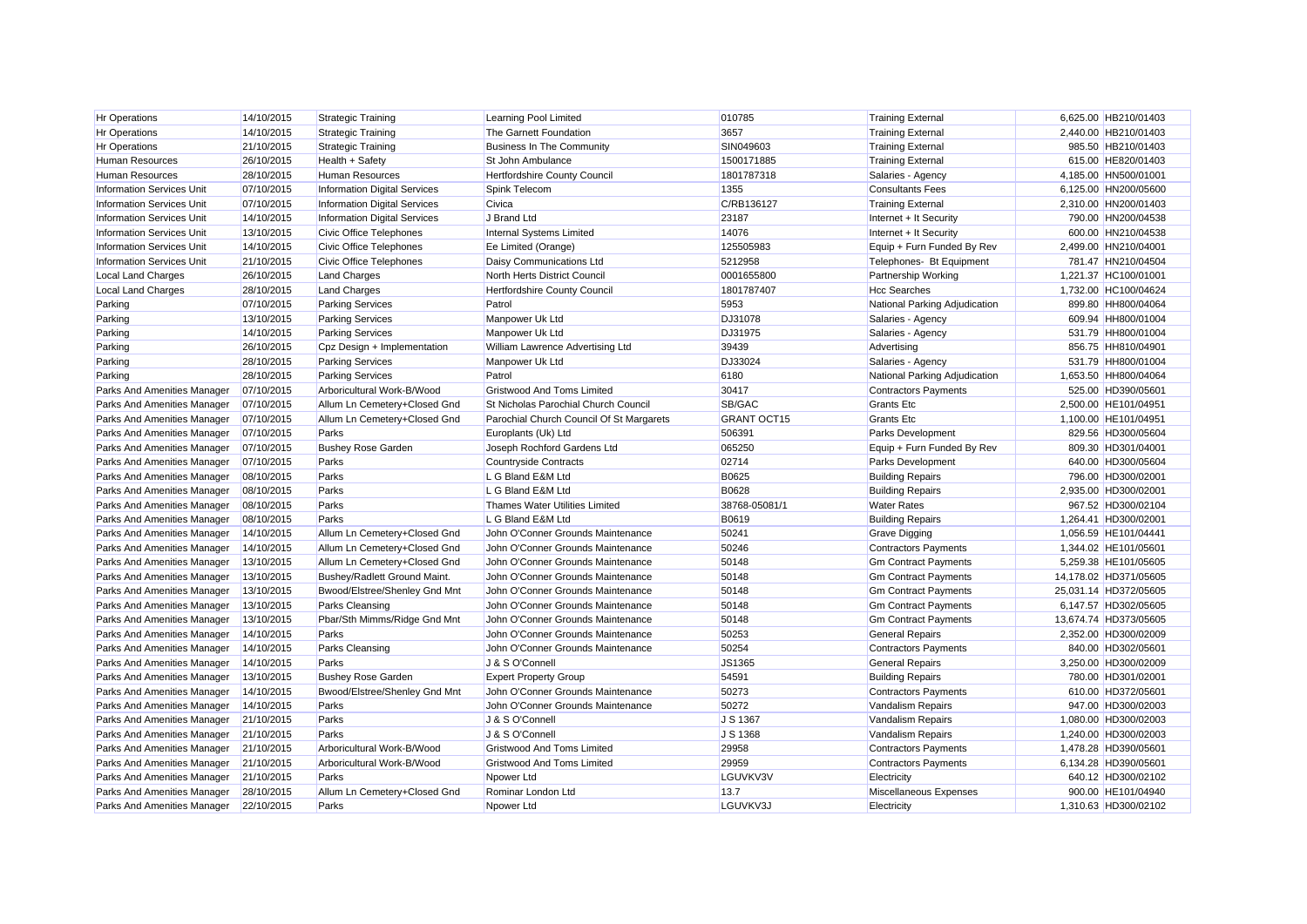| Parks And Amenities Manager | 28/10/2015 | <b>Contract Cleaning</b>          | Ccs                                     | 20150024          | <b>Contractors Payments</b> | 755.00 HD380/05601   |
|-----------------------------|------------|-----------------------------------|-----------------------------------------|-------------------|-----------------------------|----------------------|
| Parks And Amenities Manager | 28/10/2015 | Allum Ln Cemetery+Closed Gnd      | Rominar London Ltd                      | 13.8              | Miscellaneous Expenses      | 1,700.00 HE101/04940 |
| Parks And Amenities Manager | 28/10/2015 | Parks                             | Lubbe & Sons Bulbs Ltd                  | 15580/15581       | <b>Parks Development</b>    | 9,750.00 HD300/05604 |
| Parks And Amenities Manager | 28/10/2015 | <b>Contract Cleaning</b>          | Danfo Uk Ltd                            | 00000031245       | <b>Contractors Payments</b> | 4,423.02 HD380/05601 |
| Parks And Amenities Manager | 28/10/2015 | <b>Contract Cleaning</b>          | Danfo Uk Ltd                            | 0000002135        | <b>Contractors Payments</b> | 4,423.02 HD380/05601 |
| <b>Planning Policy</b>      | 13/10/2015 | <b>Planning Policy</b>            | Manpower Uk Ltd                         | <b>DJ31078</b>    | Salaries - Agency           | 1,527.48 HG300/01004 |
| <b>Planning Policy</b>      | 14/10/2015 | <b>Planning Policy</b>            | Manpower Uk Ltd                         | DJ31975           | Salaries - Agency           | 1,242.01 HG300/01004 |
| <b>Planning Policy</b>      | 21/10/2015 | <b>Planning Policy</b>            | Manpower Uk Ltd                         | DJ32597           | Salaries - Agency           | 784.00 HG300/01004   |
| <b>Planning Policy</b>      | 26/10/2015 | <b>Planning Policy</b>            | Macdonald & Company                     | 0000623926239/3   | Salaries - Agency           | 1,709.28 HG300/01004 |
| <b>Planning Policy</b>      | 26/10/2015 | <b>Planning Policy</b>            | Macdonald & Company                     | 000062506/62507   | Salaries - Agency           | 1,639.08 HG300/01004 |
| <b>Planning Policy</b>      | 26/10/2015 | <b>Planning Policy</b>            | Macdonald & Company                     | 0000062248/6229   | Salaries - Agency           | 1,716.78 HG300/01004 |
| <b>Planning Policy</b>      | 28/10/2015 | <b>Planning Policy</b>            | Manpower Uk Ltd                         | DJ33024           | Salaries - Agency           | 768.32 HG300/01004   |
| <b>Print Services</b>       | 07/10/2015 | Design + Print Services           | Df One Design                           | <b>HBC045</b>     | <b>Contractors Payments</b> | 1,116.00 HN900/05601 |
| <b>Print Services</b>       | 14/10/2015 | Design + Print Services           | Hill & Garwood Printing Ltd             | 130138            | <b>Contractors Payments</b> | 1,995.00 HN900/05601 |
| <b>Print Services</b>       | 19/10/2015 | Design + Print Services           | <b>Pitney Bowes Ltd</b>                 | 52810011          | Postal Franking             | 5,000.00 HN900/04506 |
| <b>Print Services</b>       | 29/10/2015 | Design + Print Services           | Pitney Bowes Ltd                        | 910177 OCT 15     | Postal Franking             | 5.000.00 HN900/04506 |
| Revenues                    | 09/10/2015 | Council Tax                       | <b>Hm Courts And Tribunal Service</b>   | 149694            | <b>Court Costs</b>          | 1,152.00 HB610/04418 |
| Revenues                    | 19/10/2015 | Council Tax                       | <b>Hmcs</b>                             | 151160            | <b>Court Costs</b>          | 1,155.00 HB610/04418 |
| Sports & Cultural Services  | 07/10/2015 | Sports + Youth Development        | Mums Of Steel                           | 0310WMAMD261      | <b>Training External</b>    | 1,958.00 HD256/01403 |
| Sports & Cultural Services  | 26/10/2015 | <b>Youth Services</b>             | <b>Child Uk</b>                         | 2741              | Miscellaneous Expenses      | 1,304.00 HD250/04940 |
| Sports & Cultural Services  | 26/10/2015 | Sports Development                | <b>Hertsmere Leisure</b>                | OP/I029332        | <b>Special Events</b>       | 1,000.00 HD253/04916 |
| Sports & Cultural Services  | 26/10/2015 | Sports + Youth Development        | Mums Of Steel                           | 0515WMSMADY263    | <b>Training External</b>    | 564.00 HD256/01403   |
| Sports & Cultural Services  | 26/10/2015 | Sports + Youth Development        | Mrs G Kizrak                            | <b>WMSM/06/16</b> | <b>Training External</b>    | 600.00 HD256/01403   |
| Sports & Cultural Services  | 26/10/2015 | Sports + Youth Development        | Herts Sport & Wellbeing Foundation      | HSWF/INV/OCT/02   | Partnership Working         | 7,800.00 HD256/01001 |
| <b>Waste Collection</b>     | 07/10/2015 | <b>Household Waste Collection</b> | <b>Cts Recruitment</b>                  | 00316107          | Salaries - Agency           | 554.93 HF100/01004   |
| <b>Waste Collection</b>     | 07/10/2015 | <b>Household Waste Collection</b> | <b>Cts Recruitment</b>                  | 00316105          | Salaries - Agency           | 561.60 HF100/01004   |
| <b>Waste Collection</b>     | 07/10/2015 | <b>Household Waste Collection</b> | <b>Cts Recruitment</b>                  | 00316102          | Salaries - Agency           | 510.22 HF100/01004   |
| <b>Waste Collection</b>     | 07/10/2015 | <b>Household Waste Collection</b> | <b>Cts Recruitment</b>                  | 00315990          | Salaries - Agency           | 585.00 HF100/01004   |
| <b>Waste Collection</b>     | 07/10/2015 | <b>Cleansing Services</b>         | <b>Got People Recruitment</b>           | 00808260          | Salaries - Agency           | 1,095.31 HE900/01004 |
| <b>Waste Collection</b>     | 07/10/2015 | <b>Household Waste Collection</b> | Got People Recruitment                  | 00808260          | Salaries - Agency           | 2,443.62 HF100/01004 |
| <b>Waste Collection</b>     | 07/10/2015 | <b>Cleansing Services</b>         | Got People Recruitment                  | 00808310          | Salaries - Agency           | 1,048.90 HE900/01004 |
| <b>Waste Collection</b>     | 07/10/2015 | <b>Household Waste Collection</b> | Got People Recruitment                  | 00808310          | Salaries - Agency           | 2,886.54 HF100/01004 |
| <b>Waste Collection</b>     | 08/10/2015 | <b>Street Scene Depot</b>         | L G Bland E&M Ltd                       | B0629             | <b>Building Repairs</b>     | 2,900.00 HF710/02001 |
| <b>Waste Collection</b>     | 13/10/2015 | <b>Household Waste Collection</b> | <b>First Call Contract Services Ltd</b> | W000711           | Salaries - Agency           | 1,184.90 HF100/01004 |
| <b>Waste Collection</b>     | 13/10/2015 | <b>Cleansing Services</b>         | <b>First Call Contract Services Ltd</b> | W000356           | Salaries - Agency           | 992.21 HE900/01004   |
| <b>Waste Collection</b>     | 13/10/2015 | <b>Household Waste Collection</b> | <b>First Call Contract Services Ltd</b> | W000531           | Salaries - Agency           | 789.37 HF100/01004   |
| <b>Waste Collection</b>     | 13/10/2015 | <b>Household Waste Collection</b> | <b>First Call Contract Services Ltd</b> | W000465           | Salaries - Agency           | 1,181.99 HF100/01004 |
| <b>Waste Collection</b>     | 13/10/2015 | <b>Household Waste Collection</b> | First Call Contract Services Ltd        | W000408           | Salaries - Agency           | 504.56 HF100/01004   |
| <b>Waste Collection</b>     | 13/10/2015 | <b>Household Waste Collection</b> | <b>First Call Contract Services Ltd</b> | W000587           |                             | 782.47 HF100/01004   |
| <b>Waste Collection</b>     | 13/10/2015 | <b>Household Waste Collection</b> | <b>First Call Contract Services Ltd</b> | 479995            | Salaries - Agency           | 1,284.55 HF100/01004 |
| <b>Waste Collection</b>     | 13/10/2015 | <b>Household Waste Collection</b> |                                         |                   | Salaries - Agency           |                      |
|                             |            |                                   | <b>Cts Recruitment</b>                  | 00316235          | Salaries - Agency           | 541.05 HF100/01004   |
| <b>Waste Collection</b>     | 13/10/2015 | <b>Household Waste Collection</b> | <b>Cts Recruitment</b>                  | 00316234          | Salaries - Agency           | 541.92 HF100/01004   |
| <b>Waste Collection</b>     | 13/10/2015 | <b>Cleansing Services</b>         | Got People Recruitment                  | 00808364          | Salaries - Agency           | 874.08 HE900/01004   |
| <b>Waste Collection</b>     | 13/10/2015 | <b>Household Waste Collection</b> | Got People Recruitment                  | 00808364          | Salaries - Agency           | 4,117.96 HF100/01004 |
| <b>Waste Collection</b>     | 14/10/2015 | Trade Waste Collection            | <b>Egbert Taylor</b>                    | IN108970          | Refuse - Euro Bins          | 6,003.60 HF300/04111 |
| <b>Waste Collection</b>     | 13/10/2015 | <b>Household Waste Collection</b> | <b>Cts Recruitment</b>                  | 00316344          | Salaries - Agency           | 608.40 HF100/01004   |
| <b>Waste Collection</b>     | 21/10/2015 | <b>Street Scene Depot</b>         | Manpower Uk Ltd                         | DJ32597           | Salaries - Agency           | 734.01 HF710/01004   |
| <b>Waste Collection</b>     | 22/10/2015 | <b>Street Scene Depot</b>         | Npower Ltd                              | LGUT8P6V          | Electricity                 | 565.02 HF710/02102   |
| <b>Waste Collection</b>     | 22/10/2015 | <b>Street Scene Depot</b>         | Npower Ltd                              | LGUVDB24          | Electricity                 | 630.12 HF710/02102   |